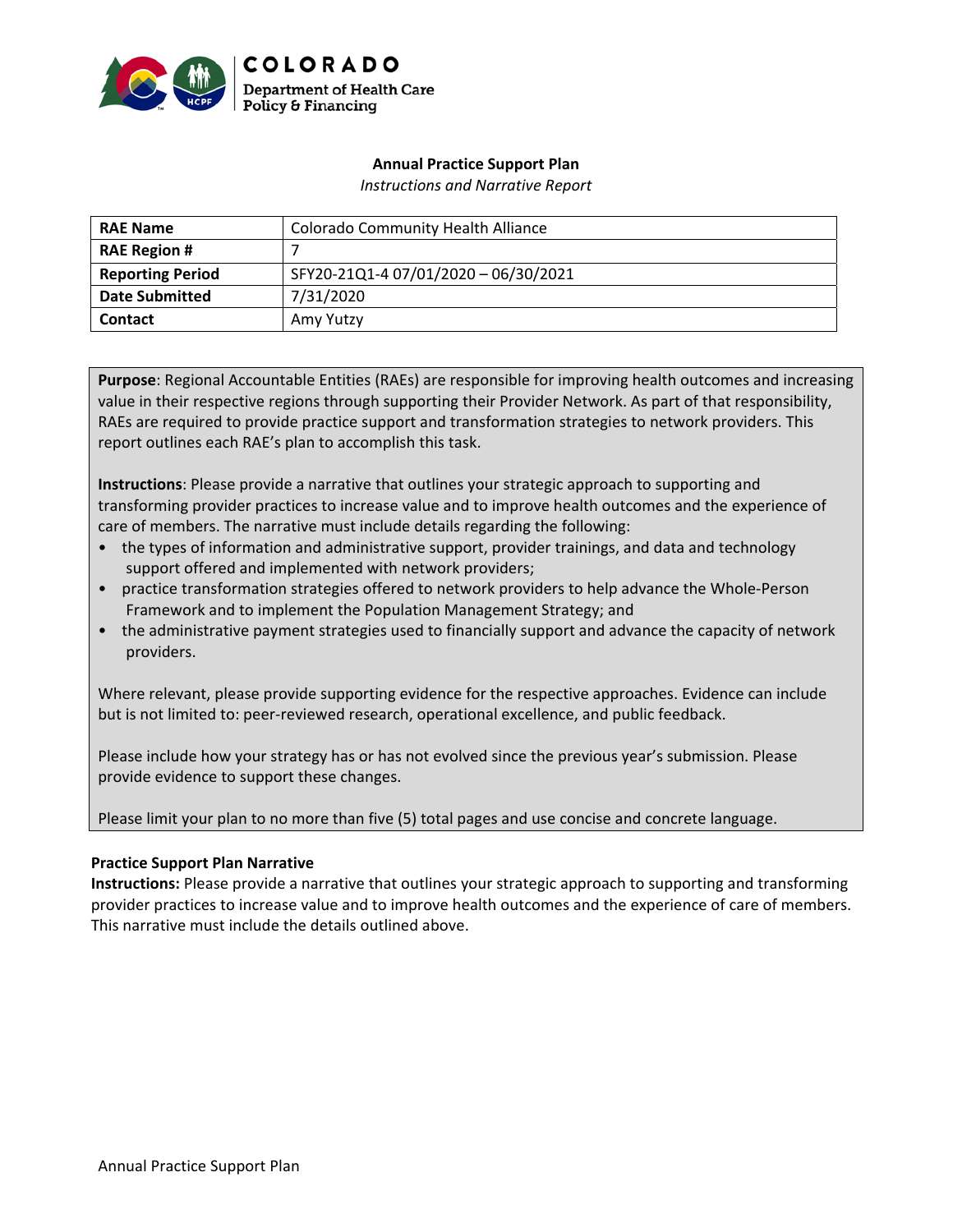

#### **Practice Support Plan Narrative**

Colorado Community Health Alliance's (CCHA) Provider Support Plan utilizes a multidisciplinary team dedicated to providing assistance to primary care and behavioral health care providers in navigating Health First Colorado (Colorado's Medicaid Program) and achieving the goals of the Accountable Care Collaborative (ACC) program. CCHA works with our providers to achieve these goals through educating providers about Health First Colorado benefits, providing them with necessary data, sharing best practices, and alignment of quality improvement activities and evidence based programs. . To align with the shifting efforts of the ACC, Practice Transformation Coaches continue working with practices on all aspects of the quadruple aim, with particular attention to reduction in cost of care for FY20/21. Over the first years of the program, CCHA's focus on key performance indicators (KPIs) has resulted in a steady increase in well visits and dental visits. These efforts will be continued and expanded to include the population management strategies outlined below based on research that show practice transformation is a continuous process and that a focus on preventative care at the practice level may lead to reduction in hospitalizations and total cost of care.

## **Informational and Administrative Support**

CCHA's practice support team includes the following:

- *Network Managers* –Contract with providers, help with billing and coding issues, communicate policy changes, system updates, etc. Advocate for providers and act as a liaison between the Department of Health Care Policy and Financing (HCPF) and the provider network.
- *Practice Transformation Coaches (PTCs)* Support quality improvement activities, data sharing, quality improvement tools, and establishing quality improvement teams, supporting providers with ACC initiatives such understanding and meeting the key performance indicators (KPIs), the behavioral health (BH) incentive, and the Alternative Payment Methodology (APM) measures; as well as aligning quality improvement activities.
- **Clinical Quality** Collaborates with providers to improve the health outcomes for members, identify cost saving strategies, and increase member satisfaction through targeted interventions, data sharing, and continuous improvement activities.
- *Care Coordinators* Provide comprehensive and integrated care coordination support, facilitate appointments with the Primary Care Medical Provider (PCMP) and other specialists or specialty BH network providers, co‐located care coordinators, establish processes for PCMPs to refer members for care coordination services and provide timely communication to PCMPs on care plans, community resource involvement and patient/family goals.
- *Community Liaisons* Establish relationships and collaborate with community partners to promote health, meet regularly with organizations that provide medical and non-medical community-based resources, and provide updates to the provider community on which resources are available.

*Provider Training* ‐ Providers will receive ongoing education on a monthly, quarterly and yearly basis; topics will be identified through various channels (i.e. benefit changes, HCPF policy, provider requests, etc). Trainings will be delivered through:

- Print communications (provider manuals, newsletters, clinical and non-clinical educational materials)
- Provider page and resources on the CCHA website
- In‐person trainings (learning sessions, in‐practice boot camps, Medicaid provider update meetings)
- Virtual trainings (live or recorded webinars)
- Provider open forums
- Provider orientations
- Provider portal, which is in progress and will be live by the end of the year

Annual Practice Support Plan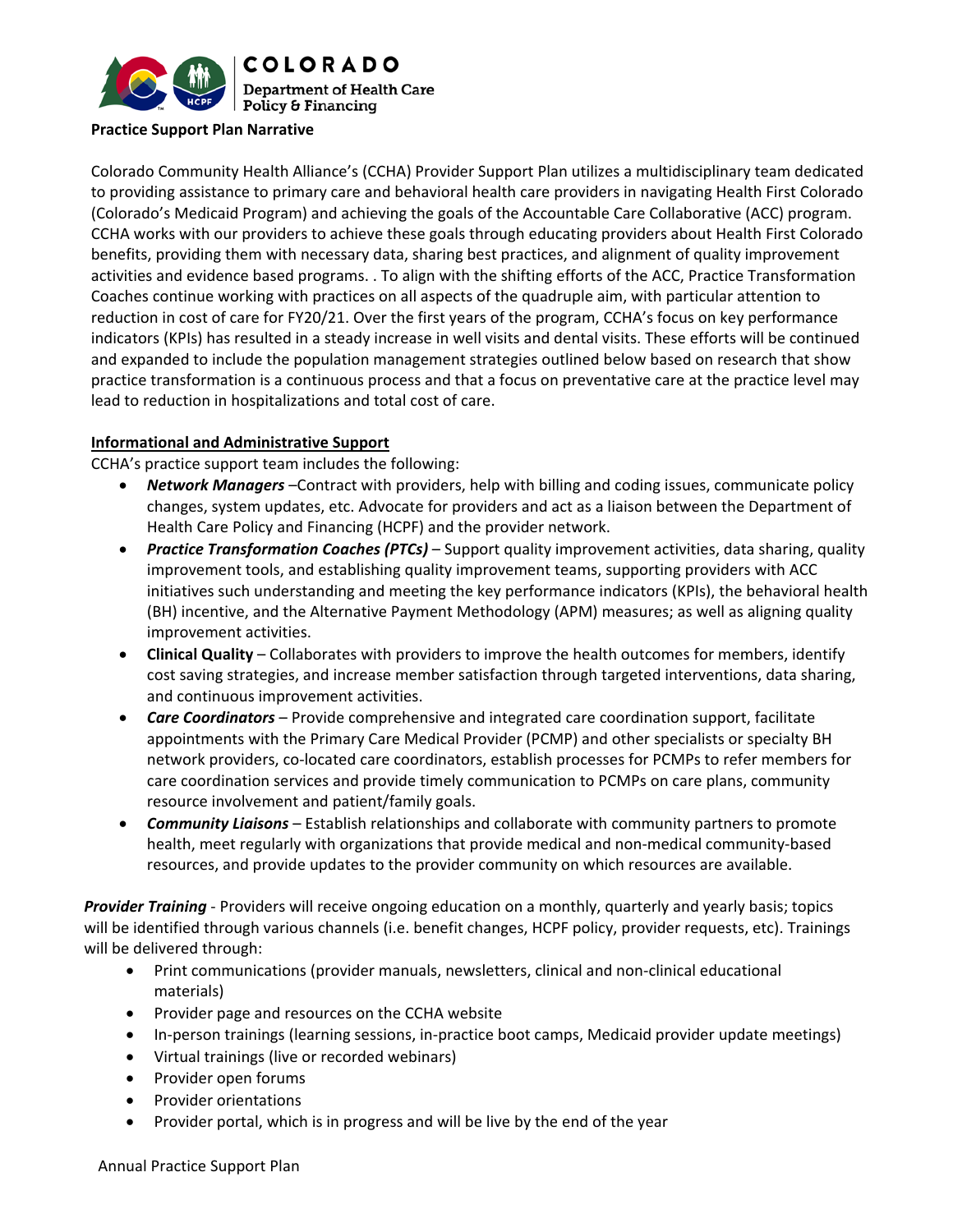

**COLORADO Department of Health Care** Policy & Financing

*Provider Manuals* – Provider Manuals outline the requirements with which network providers must comply. Updated at least annually, or as needed, CCHA publishes manuals specific to physical health and behavioral health providers. They are available via the CCHA website and provider memos or bulletins will be sent by email, standard U.S. Mail or fax and may serve to amend or update the information in the provider manual between editions.

*Provider Orientation* – New physical health providers receive a formal orientation by a Network Manager. This orientation includes a review of the provider manual and CCHA policies and procedures. CCHA makes every effort to schedule initial training of newly contracted providers or provider groups within thirty (30) calendar days of their participating status date or contract effective date, dependent on practice schedules. CCHA will communicate sessions offered to all providers via mailings and/or provider website postings. Training may be offered in either large group settings, virtually via webinars, or in‐person. Provider orientations for behavioral health providers will include elements specific to capitated behavioral health such as utilization management and the claims submission process.

*Website* – The CCHA website, CCHAcares.com, has information for providers and members regarding CCHA, Health First Colorado, the ACC, and health resources. The website is available in English and Spanish and includes a robust provider directory, community resources, educational materials, a health library with hundreds of health topics, and other health care information. The CCHA Program Improvement Advisory Committee minutes are also available on the website for providers to review and learn how to be involved.

- *Language Options* The website is in English and Spanish and can be changed by selecting the language at the top of the homepage. The website is also built with Google translate so that other languages can be translated by Google at the click of a button.
- *Patient Education* All Health First Colorado and vendor information is listed and explained on the website to help members navigate the resources available to them. Information about staying healthy, emergency department (ED) utilization, choosing a doctor, etc., is also included on the website.

*Materials* – CCHA has developed a wide array of practice support and member materials to help explain the ACC and educate members about their health. Practice materials can be ordered for free from the website and include items such as a CCHA Quick Reference Guide, depression screening guides and tools, behavioral health referral guides, and KPI reference guides. Member materials include the Map to Medicaid brochures, care coordination brochures, prevention topics, behavioral health guides/referral information, general disease education materials, and more. Examples of these materials are available upon request.

# **Whole Person Care and Population Management Strategies**

CCHA relies on the quadruple aim as the overarching vision to drive successful population management and recognizes that our provider network plays an integral part in achieving these goals. As described in detail in our Population Management Strategic Plan, CCHA's Population Management Program is built upon understanding the population we serve and aligning our interventions to meet the unique needs and complexities of our members, supporting the providers that serve our members, and forming strong community partnerships. CCHA is focusing on using evidence‐based models, aligning with provider interests and focus areas, and feedback from our performance improvement advisory committee as we continue to develop, evaluate, and modify interventions related to chronic conditions. Throughout the past year, CCHA has worked with providers to identify existing programs related to chronic conditions and supported providers as they transitioned into telehealth services for some appointments. Each month, CCHA stratifies and revises our outreach and interventions using RAE level data provided by HCPF, uses claims data to feed internal dashboards, and receives referrals from the PCMPs and community entities. Additionally, PTCs and clinical quality teams provide detailed data and high risk member lists to practices and behavioral health entities identifying their complex and high‐cost members. These member lists help providers to recognize which members may benefit from care coordination and wrap around services with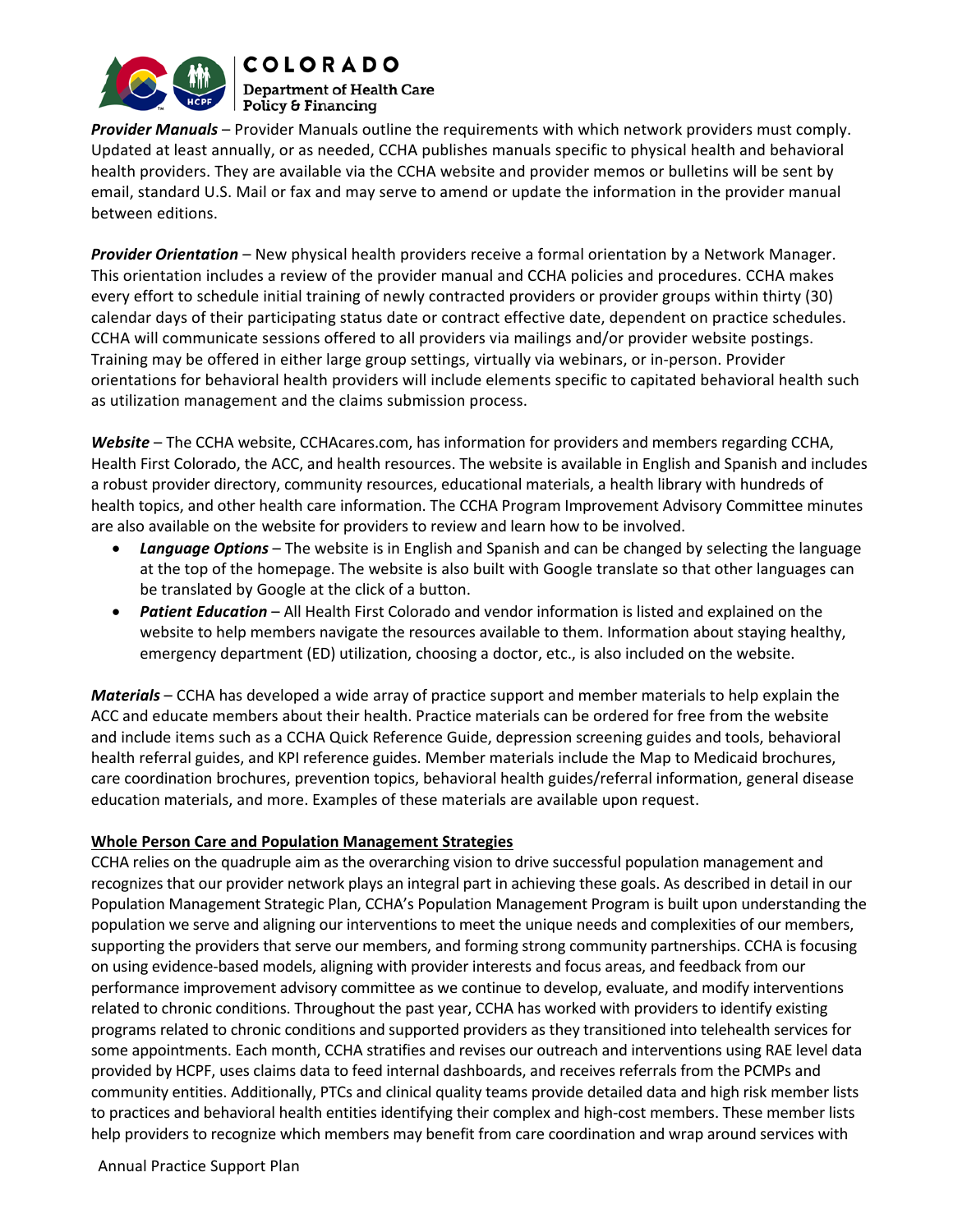

within their own systems, in the case of the Accountable Care Network (ACN), or refer them to CCHA for care coordination.

CCHA is also committed to the objective and systematic monitoring and ongoing evaluation of the quality, safety, and effectiveness of our provider network. This multidimensional approach enables the team to focus on opportunities for improving clinical care, service quality, member safety, and member experience. Over the next year, CCHA will continue to monitor the quality of services provided and implement new quality improvement strategies to improve these services. In order to achieve these goals, new partnerships with top volume behavioral health providers will be created and cycles of continuous improvement will be facilitated through behavioral health focused scorecards and quality dashboards. Quality Improvement (QI) interventions will be implemented with the goal of increased member safety, improved functional outcomes, and increased satisfaction with services.

Beginning this year, practice transformation coaches will also provide practices, including ACNs, with practice profiles, which will give providers a more in depth look at their Medicaid population and costs related to them. These will include patients' spend related to professional and outpatient services, long‐term care services, hospital services, and home and community based services. These profiles also show the top providers and services by cost related to home health and home and community based services and provides an in depth look at pharmacy claims, showing the top medications, pharmacies, and therapeutic drug classes by cost. Utilizing this information, CCHA will work with ACNs and other providers to ensure programming related to complex members best addresses member needs and leads to positive outcomes. Additionally, CCHA will be launching our provider portal and have at least 10 practices enrolled and engaged by the end of the year.

CCHA supports non‐ACN providers with care coordination efforts including our recently created condition management program. Through this program, care coordinators will be able to identify members facing various conditions and help them connect with their PCMPs and specialists to obtain needed care in addition to collaborating with the member's entire care team to provide disease education and motivational interviewing techniques to engage the members in their own care. CCHA is also using research based risk stratification to identify members with chronic conditions who may benefit from more comprehensive care coordination services or community resources. Starting with diabetes, CCHA's PTCs will support implementation of evidence‐based clinical guidelines related to chronic condition management at practices. The PTCs will help guide practices quality improvement activities related to condition management and providing supporting data to evaluate these initiatives.

In addition to condition management, PTCs aid practices in promoting wellness and establishing relationships between the members and their PCMP, which is shown to lead to positively influence patient outcomes. PTCs provide practices with their Medicaid rosters, which indicate if the member is verified, meaning that the member has received services from the practice in the previous 24 months. This data allows the practice to identify all of their Health First Colorado members and including unverified members who haven't been seen within the previous 24 months and may have unmet health care needs. PTCs review this data with practices at least monthly and also utilize this time to address key performance indicators that may indicate gaps in care for members, such as well visits, dental visits, and ED utilization.

Finally, PTCs will work with practices to implement sustainable telehealth practices, services, including sharing best practices, once the emergency rule expires, with the goal of increasing the number of telehealth PCMPs with telehealth office visits for members who don't have easy access to providers in the area. Education and information related to billing, coding, and best practices will be continually be shared with practice in additional to formal training, by way of webinar, to update providers on changes to telehealth benefits.

Annual Practice Support Plan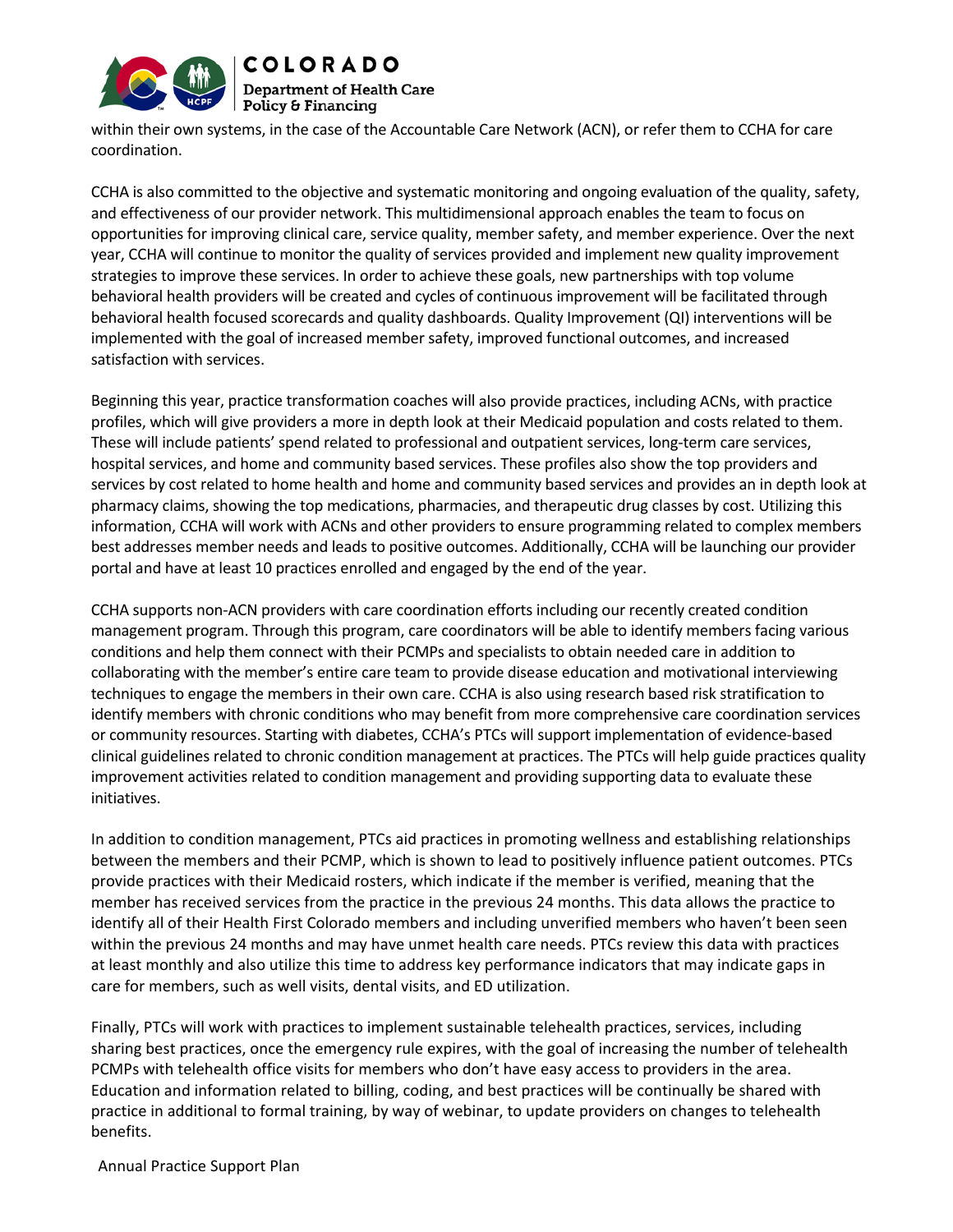

## **Payment Strategies**

## *Administrative payment strategies*

#### Per Member Per Month Value‐based Payment for PCMPs

CCHA has implemented a tiered per member per month (PMPM) payment strategy to encourage providers to outreach members. Under this arrangement, PCMPs receive a minimum PMPM for members attributed to the PCMP and an enhanced PMPM for attributed members that had a claim with the PCMP in the last 24 months (i.e. a verified relationship). While there weren't significant changes in the ratio of verified to unverified over the previous year, CCHA was successful in introducing providers to this type of arrangement identified ways in which the program shall involve. In this state fiscal year, CCHA plans to change this payment arrangement to incent quality care for complex members within innovative, sustainable infrastructure through the following: a higher PMPM for members with complex needs; incent providers to create evidenced‐based programming for condition management; and pay less for members who are not utilizing any Medicaid services.

For the remainder of CY20, PCMPs that demonstrated behavioral health integration will continue receiving an additional PMPM payment through CCHA's Primary Care Integration Program. Practices had to meet eligibility requirements for this program as of January 2020 and the program runs for one year.

## COVID Support

As described in our COVID part 1 deliverable, CCHA conducted a provider survey to determine what impact COVID was having on member care and their knowledge on available financial assistance. CCHA utilized the results of this survey to assess the best ways to support providers operationally and financially moving forward, such as supporting all behavioral and physical health providers in implementing telemedicine policies and procedures so that access wouldn't be impacted. Billing, coding resources, and training materials were made available to providers related to support this change in telehealth requirements.

In the survey mentioned above, 50% of providers who responded have already applied for financial assistance. To further support providers financially through these difficult times, CCHA created a COVID Support Fund for providers with the performance pool dollars earned by CCHA from the previous fiscal year. Providers that were eligible for this fund are safety net clinics, federally qualified health centers, and practices with less than 500 employees that are not part of a health system or national company; providers must also have at least 300 CCHA members attributed to their practice. The expectation of providers who received support through this fund is that they will use it to ensure practices return to pre‐COVID operations and offer the quality, comprehensive care that members need. Once a practice recovers operationally, CCHA expects that remaining unused funds be specifically directed towards the care of members with chronic conditions, including those who are receiving long term service and supports and/or are high utilizers of the health care system, specifically identified as complex by the Department. Since funds have been distributed, CCHA has been checking with providers about their intention for and/or use of these funds in hopes that practices share stories related to how the COVID Support Fund enabled their practice to better serve CCHA members. CCHA is anticipating utilizing a similar methodology for performance pool dollars earned in this fiscal year.

#### *Key Performance Indicator Incentive Payment Strategies*

CCHA is committed to investing all KPI incentive dollars back into the community. 75% of funds go back PCMPs through the Provider Incentive Program, while the remaining 25% of funds are directed to community partners through the Community Incentive Program to fund innovative projects that address high priority community and member needs. Community Incentive Program awards are determined by the regional Program Improvement Advisory Committee (PIAC), annually.